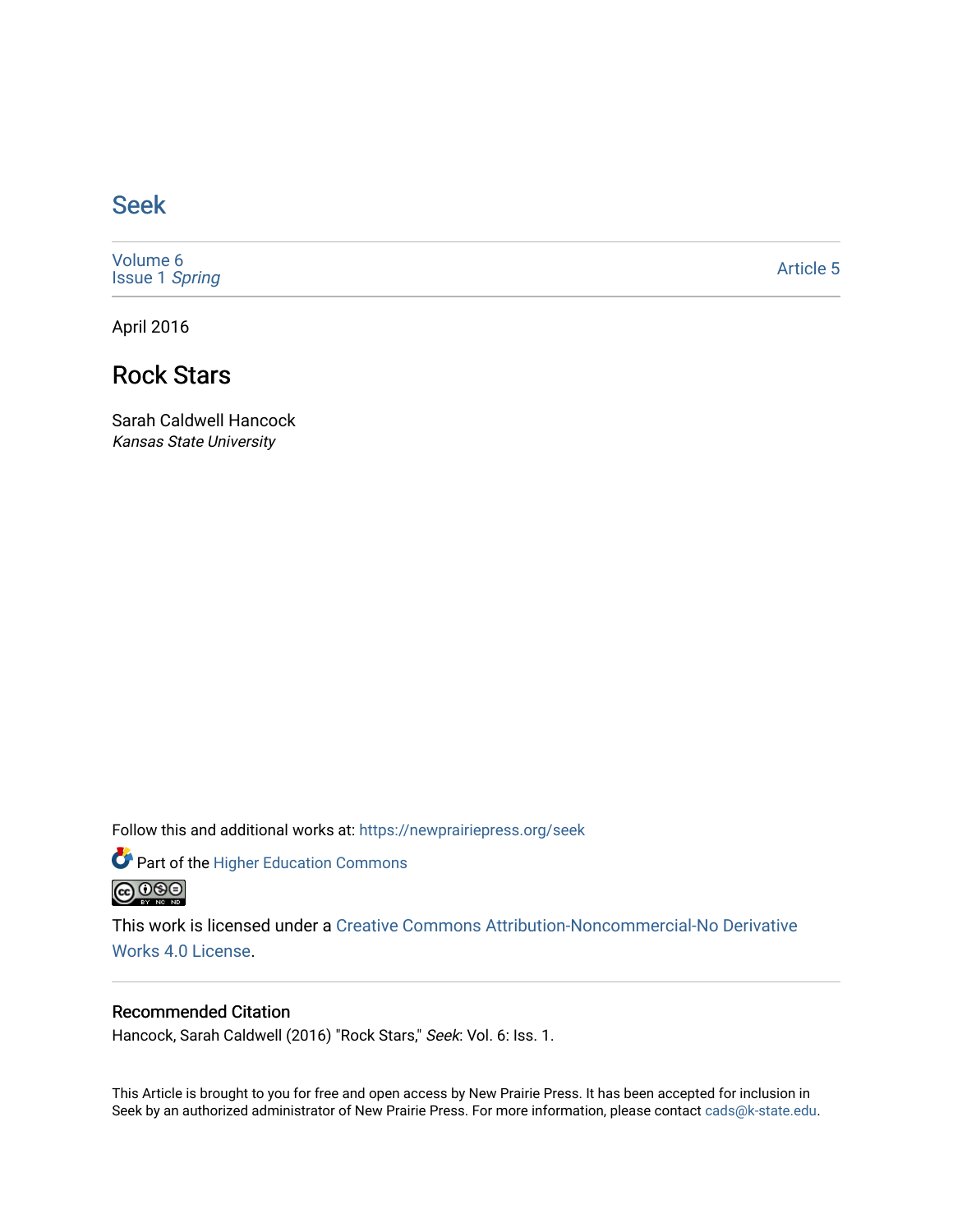# Kansas State University geoscientists explore interrelated processes to protect resources and human health

Humans have not had a long time, geologically speaking, to advance understanding of the earth and its processes. We've had even less time to connect knowledge in different disciplines.

Geosciences researchers at Kansas State University are making those connections in everything from the formation of volcanoes and mineral resources to finding the "control knobs" for natural processes that cause sediments to release metals in water. Their work ultimately helps protect precious resources to boost food, energy and water security as well as

human health.

# The lost arc

If you were a kid who hoarded rocks and minerals, you can probably relate to Matt Brueseke's specialty in petrology, or how rocks form.

Brueseke's particular interest is in igneous petrology, or rocks that solidify from lava or magma. Samples of rocks that came from magma can shed light on the relationships between volcanoes and the movement of large sections of the earth's crust over the underlying mantle, also known as plate tectonics. Studying material volcanoes churned out in the past helps us understand hazards like Yellowstone and other volcanically and seismically active areas. The best place to do this is where there's a plate boundary.

One reason we don't know much about the area is that it's not an easy place to take samples. Everything is remote: so much so that Brueseke and other members of his National Science Foundation-funded team have to travel in Piper Super Cubs. The light planes can land in 30 feet when necessary, which is handy in a place where paved runways are out of the question. The planes each carry supplies for one or two people for five days in bear containers and buckets with lids. Weight limits are strict.

Conditions and logistics are challenging. Researchers hike up surrounding cliffs and through muskeg, the local term for bogland — sometimes for many miles — and collect lava samples. Helmets are required because terrain can be steep and researchers must guard against falling rock. Alaskan summers are damp, with temperatures in the 60s to 70s in the daytime and the 40s at night. As researchers empty their bear containers of food, they fill them with rocks. The next site's supplies are already packed and ready, so when the team has collected enough samples at one site, the plane comes and takes everyone to another spot, a process that requires four or five flights. If the wind is blow ing or the cloud base is too low, the Super Cubs can't fly, so schedules and supplies may have to stretch and team members can be stuck in their tents.

Alaska fills the bill; specifically, Wrangell-St. Elias National Park and Pre serve's 13.2 million acres encompass a huge, complex arc of volcanoes. "We hardly know anything about them," said Brueseke, an associate professor of geology at K-State. "We're calling it the lost arc." Brueseke said the fieldwork is more intense than he's ever done, but the fist-sized samples he and his team haul out of the park yield a wealth of information with global implications. Back at home, the researchers look at thin slices of the rocks under a microscope and pulverize some into a powder to send to labs that determine element and isotope concentrations that indicate what melted to form the rock. Radiometric dat ing helps researchers piece together a history of the mysterious volcanic field: frequency and types of eruptions, relative ages of different volcanoes, and the relationship between volcano formation and plate movements. All of this helps advance understanding of how the volcanoes developed, when eruptions occurred and how dangerous those erup tions were. Many trans-Pacific flights go near and over the Wrangell Mountains, and



Matt Brueseke